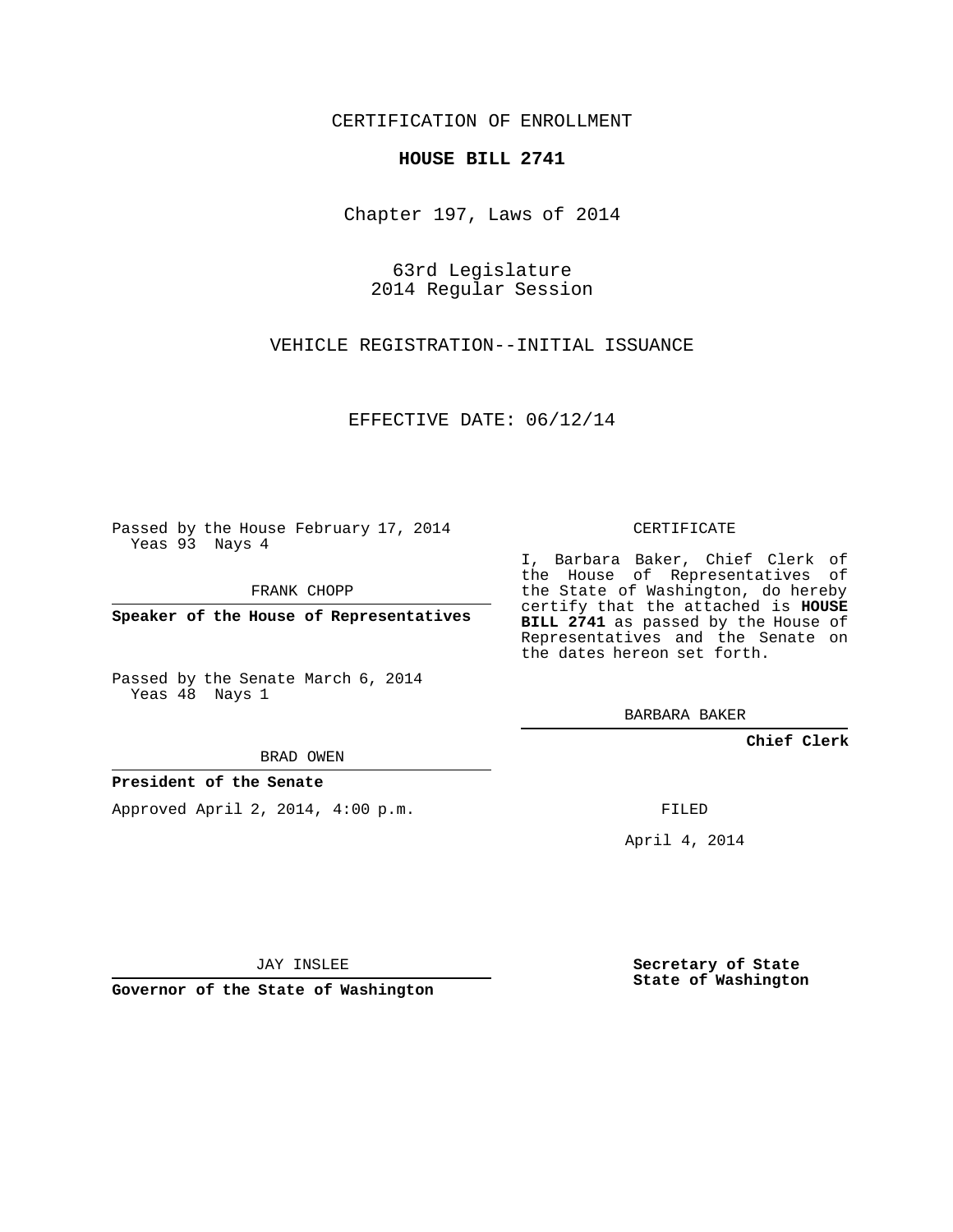## **HOUSE BILL 2741** \_\_\_\_\_\_\_\_\_\_\_\_\_\_\_\_\_\_\_\_\_\_\_\_\_\_\_\_\_\_\_\_\_\_\_\_\_\_\_\_\_\_\_\_\_

\_\_\_\_\_\_\_\_\_\_\_\_\_\_\_\_\_\_\_\_\_\_\_\_\_\_\_\_\_\_\_\_\_\_\_\_\_\_\_\_\_\_\_\_\_

Passed Legislature - 2014 Regular Session

**State of Washington 63rd Legislature 2014 Regular Session By** Representatives Orcutt and Clibborn

Read first time 01/29/14. Referred to Committee on Transportation.

 AN ACT Relating to requirements before issuance of an initial vehicle registration; and amending RCW 46.16A.050.

BE IT ENACTED BY THE LEGISLATURE OF THE STATE OF WASHINGTON:

 **Sec. 1.** RCW 46.16A.050 and 2010 c 161 s 405 are each amended to read as follows:

 (1) The department, county auditor or other agent, or subagent 7 appointed by the director shall not issue an initial ((or renewal)) registration certificate for a motor vehicle to a natural person under this chapter unless the natural person at time of application:

(a) Presents an unexpired Washington state driver's license; or

(b) Certifies that he or she is:

 (i) A Washington state resident who does not operate a motor vehicle on public roads; or

 (ii) Exempt from the requirement to obtain a Washington state driver's license under RCW 46.20.025.

 (2) The department must set up procedures to verify that all owners meet the requirements of this section.

 (3) A person falsifying residency is guilty of a gross misdemeanor punishable only by a fine of five hundred twenty-nine dollars.